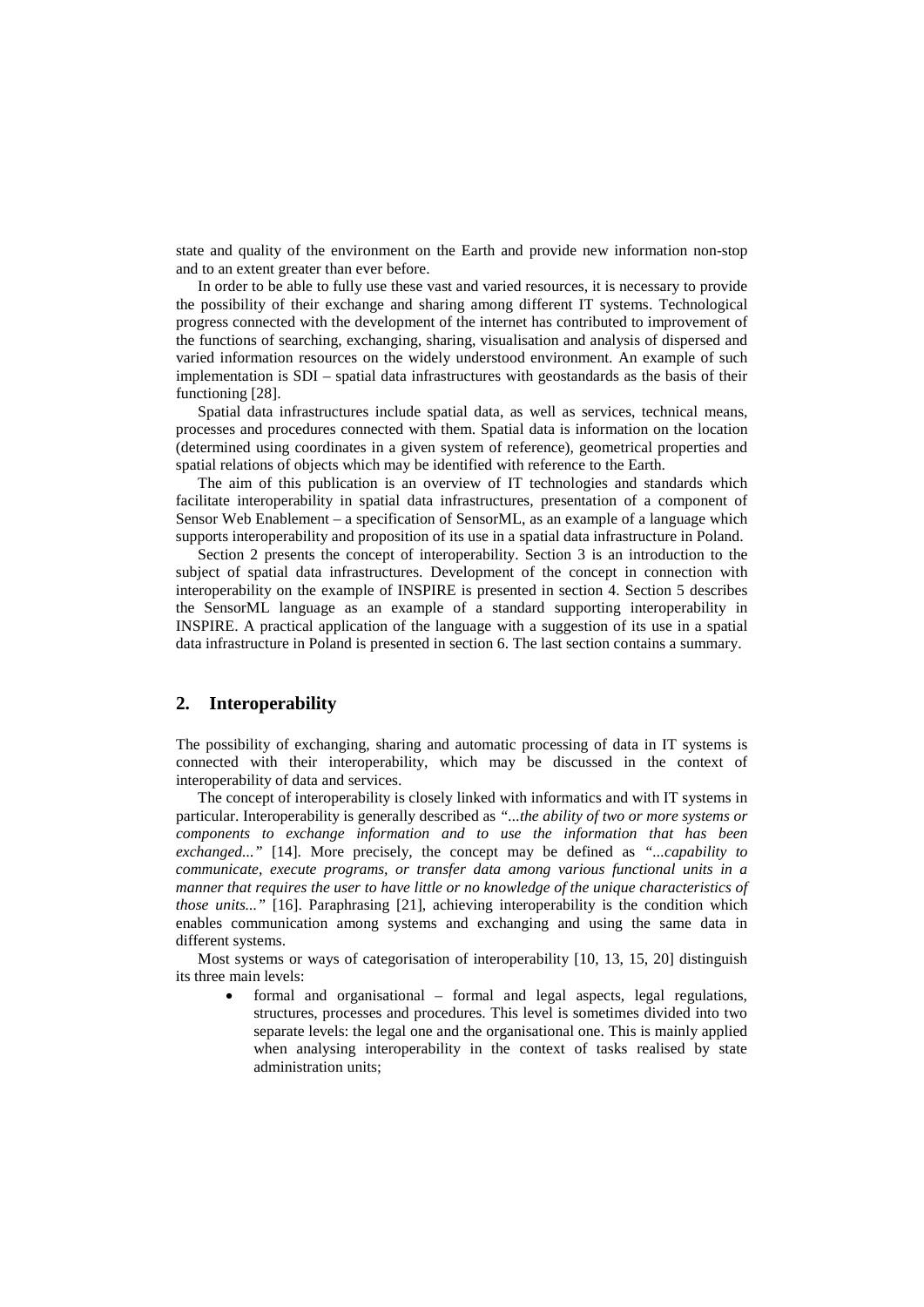- technical, which includes three more specific levels (Fig. 1):
	- o systemic tools, operation systems, transmission protocols, service security, data services;
	- o syntactic formats and standards of data exchange on the abstract level (languages of data exchange which only have syntactic standardisation);
	- o schematic schemata of data exchange and presentation (domain languages of data exchange);
- semantic correct, unambiguous understanding of the exchanged and shared information by all its users-agents (both IT systems and people).



#### **Figure 1. Levels of technical interoperability (according to GeoSciML – modified and complemented)**

Activities aimed at achieving interoperability at the formal and organisational and technical levels have for a long time been effectively solved, implemented and realised. Great advances in this area are also visible in the fields connected with environmental studies, i.e. geology, hydrogeology, oceanography and meteorology [24, 29, 30, 31]. However, semantic interoperability is still being developed. Despite constant development of the capabilities of network resources to communicate, especially the development of web services, the issue is still unresolved and needs further research and analyses [21]. An example of the solutions suggested so far may be the use of methods based on ontologies and inference in the project meanInGs [23].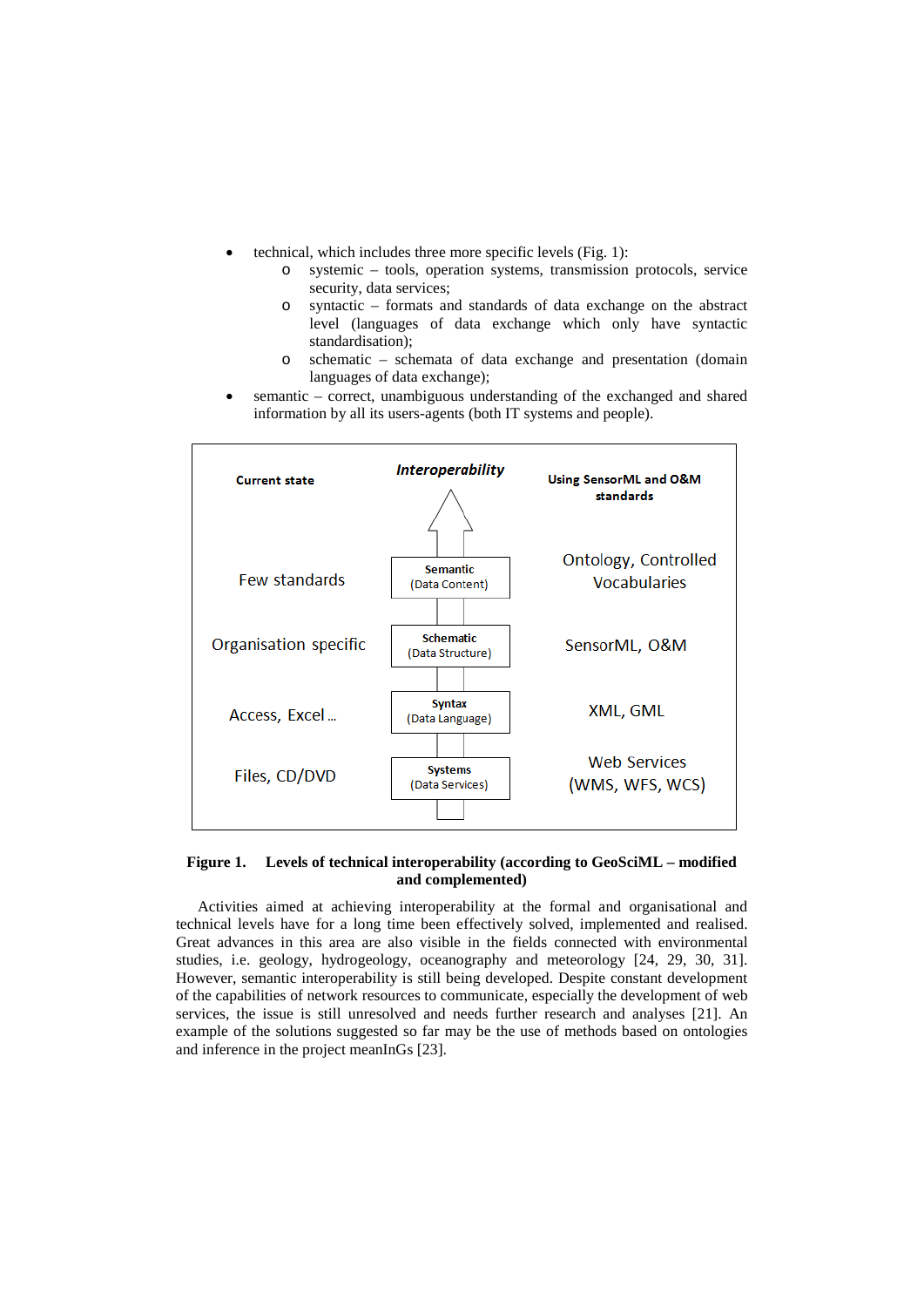## **3. Spatial data infrastructures**

A way of supporting interoperability is processing data in unambiguously defined, strict schemata published in specialised web services which have individual communication protocols. This concept for spatial data is used in spatial data infrastructures (SDI), which are built on the basis of SOA (Service Oriented Architecture) using web service technologies [26]. To some extent, using SDI allows to automate the use of processed metadata and spatial data [17, 18, 19]. An example of practical realisation of this model is INSPIRE - Infrastructure for Spatial Information in the European Community, which comprises SDIs of EU member countries, also the Polish national spatial data infrastructure (IIP). An example of SDI implementation using SOA is the EU system BRISEIDE (BRIdging SErvices, Information and Data for Europe) [27].

Essential for interoperability in SDI, also in INSPIRE and IIP, are geostandards and norms provided by two standardisation organisations: OGC (Open Geospatial Consortium, an organisation that creates and implements open standards for spatial data and services, geographical data systems, for processing data) and ISO (International Organisation for Standardisation). They form the basis for construction and functioning of SDI, supporting full technical interoperability, both in terms of service communication and data exchange [28]. A growing number of data and services entails the necessity to use more and more advanced IT tools and technologies. The possibilities and perspectives of development in this field using i.a. cloud services, as well as grid technology are described in [12] on the example of a project of the European Commission "enviroGRIDS". In [11] there is a suggestion of enhancing standard cataloguing services in SDI with semantic elements, while in  $[9]$  – a semantic development of cataloguing services in SDI for a region in Italy.

## **4. Interoperability in SDI on the example of INSPIRE**

#### **4.1. Formal and organisational interoperability**

Interoperability at the formal and organisational level in INSPIRE is realised through a wide range of formal and legal solutions (procedural and organisational ones), the aim of which is to ensure cooperation of all those involved in creating and processing spatial data included in INSPIRE. These issues are regulated by appropriate legislation (the INSPIRE Directive implemented through the Polish SDI act) and executive regulations (EU regulations – which are binding and do not need to be implemented in national legislation), as well as technical implementation specifications (http://inspire.ec.europe.eu).

## **4.2. Technical interoperability**

Technical interoperability in spatial data infrastructures, both in terms of services and data, is effected through implementation of OGC geostandards and ISO 19100 norms; in the case of INSPIRE also through dedicated technical guidelines.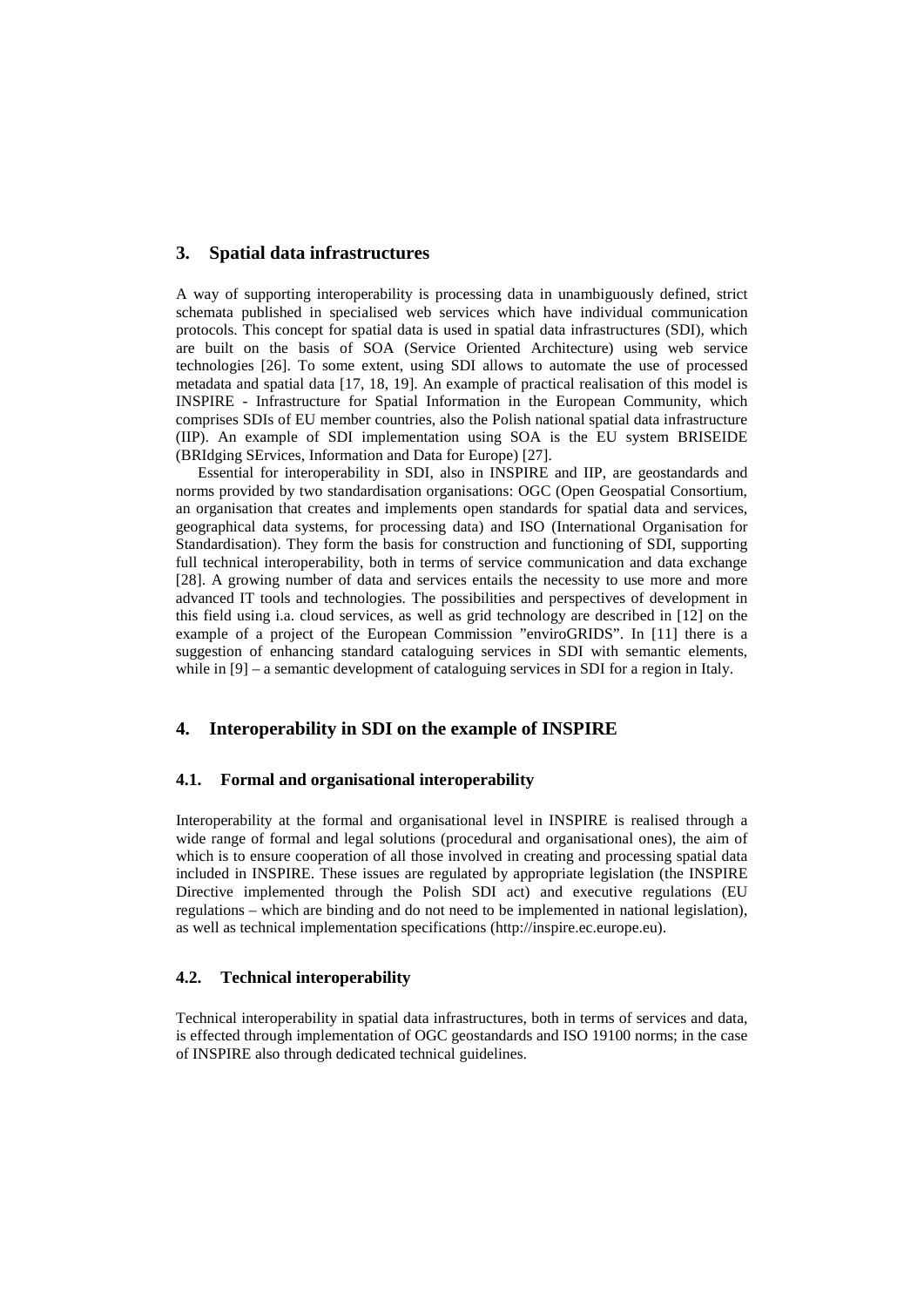The foundation of technical syntactic implementation is the GML language (Geography Markup Language), which is an application of the XML language. It is an XML grammar for expressing geographical features and their relations. In simple terms, GML describes only their geometry and topology but not their meaning. It contains generic geographical data that contain points, curves, polygons etc., but not for example, stream gauges, transport routes or borders of cadastre plots [24].

For the purposes of data exchange within a field of knowledge and for support of interoperability at the technical schematic level, on the basis of the GML language, field dedicated languages of data exchange (not formats) are developed and they are its profiles (simplification) or applications (extension) [25]. So far, over 20 different field data exchange languages have been developed, which are application schema or GML profiles (http://www.ogcnetwork.net/gmlprofiles), and work is still being done on new ones.

The above standards are the basis for creation of other languages of data exchange dedicated to various fields. At present, there are over twenty languages of this type in the fields of: Earth sciences (geology, tectonics, hydrogeology, hydrology, soil science), spatial planning, geohazards, agriculture, meteorology and climatology, hydrography and oceanography, and biology. Moreover, there is a group of application schema and GML profiles predefined for 34 subjects of INSPIRE spatial data. In some cases (geology, soil science, mineral resources, hydrology), INSPIRE data exchange languages are equivalent to OGC standards. Examples of this type of language include GeoSciML (GeoScience Markup Language) – a more advanced language of this type, GWML (Ground Water Markup Language), AgriXchange (a GML application scheme for description of spatial data on INSPIRE subjects connected with agriculture) [29].

It is worth noting that all the above mentioned data exchange languages share general and field classes of objects, e.g. some classes of objects of the GeoSciML language, describing geological age, mineral composition of rocks or geological structures, inherited to the ResourceML language predefined to the INSPIRE subject "natural resources" [30, 31].

Moreover, each language describing spatial data on the state and quality of the environment, has inheritable classes of objects from two base standards: SensorML and Observations and Measurements  $(O&M)$  – data exchange schemata on measurements and observations, their results, procedures and methodologies<sup>[2](#page-4-0)</sup>.

In INSPIRE<sup>[3](#page-4-1)</sup>, only a few subjects of spatial data include data on the state and quality of the environment which are derived directly from measurements and observations. These subjects include:

- hydrography;
- geology (with hydrogeology);
- soil soils and subsoil characterised according to depth, texture, structure and content of particles and organic material, stoniness, erosion, where appropriate mean slope and anticipated water storage capacity;
- production and industrial facilities industrial production sites, including installations covered by Council Directive 96/61/EC of 24 September 1996 concerning integrated pollution prevention and control (1) and water abstraction facilities, mining, storage sites.

1

<span id="page-4-0"></span><sup>2</sup> http://www.opengeospatial.org/standards/om

<span id="page-4-1"></span><sup>3</sup> http://inspire.ec.europa.eu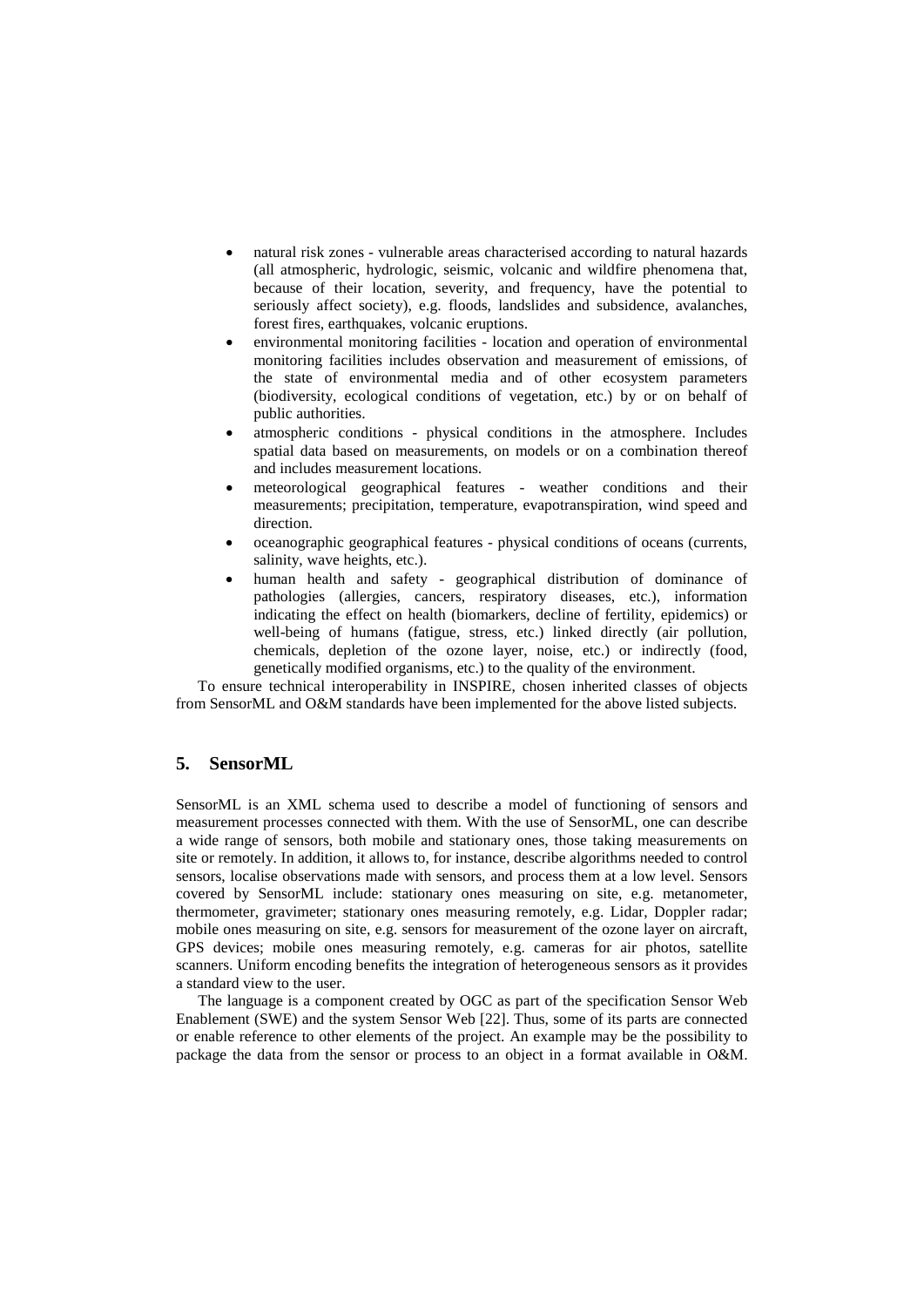SensorML is an approved OGC standard. The latest version (SensorML 2.0) was approved on 2013-12-10.

A basic element of the language is a measurement process for which it is possible to determine input, output, parameters and additional information characterising the process. The user may create many types of processes concerning any environmental component, which as their basis require attributes defined in the base process. Processes may be both physical processes connected with measurements and observations, and processes other than physical ones (e.g. software processes connected with processing measured quantities or modelling).

The most important abstract types of objects offered by SensorML 2.0, which at the same time allow to use a dialect, include:

- ObservableProperty represents physical parameters of the observed and/or measured phenomenon. Parameters include, for instance, temperature, gravitational force, location, chemical concentration etc. Objects inheriting from this type may also describe quantities connected with phenomena which have been determined in other ways than direct measurement (e.g. as a result of modelling).
- DescribedObject an abstract class processing metadata for other classes of processes. These include many descriptive properties on general process information (e.g. keywords, classifications), limitations (e.g. timeframe, security limitations, legal limitations), classifications (properties and possibilities), references (contacts and documentation) and history. They are grouped in lists for simpler analysis.
- AbstractProcess a basic abstract class inheriting from DescribedObject, which additionally offers properties connected with input, output and process parameters, process use, and the possibility of further (descriptive, for instance) development of derived processes.

On the basis of abstract classes, SensorML also has additional classes:

- Simple Process for indivisible processes, i.e. those the realisation of which is treated as a whole. The class also has properties which enable provision of the methodology used in the process.
- Aggregate Process for complex, multiple-component processes, with the possibility of mapping flow of data between the components,
- Physical Component represents real facilities for which it is essential to define spatial and time coordinates,
- Physical System used to model physical facilities as processes for which location in the real world is known and significant,
- Processes with Advanced Data Types a class offering support for more advanced types of data than those offered by the abstract class AbstractProcess (e.g. DataArray, Matrix, DataStream and Choice).

SensorML 2.0 is strongly related to GML3.2, because all elements are substitutable for GML AbstractValue and AbstractFeature. For example, DescribedObject is derived from GML AbstractFeature.

Complementation and support of the SensorML language is offered in two other standards – Sensor Observation Service (SOS) and Sensor Planning Service (SPS). Both have been defined as interfaces so they may be used to create web services, for instance.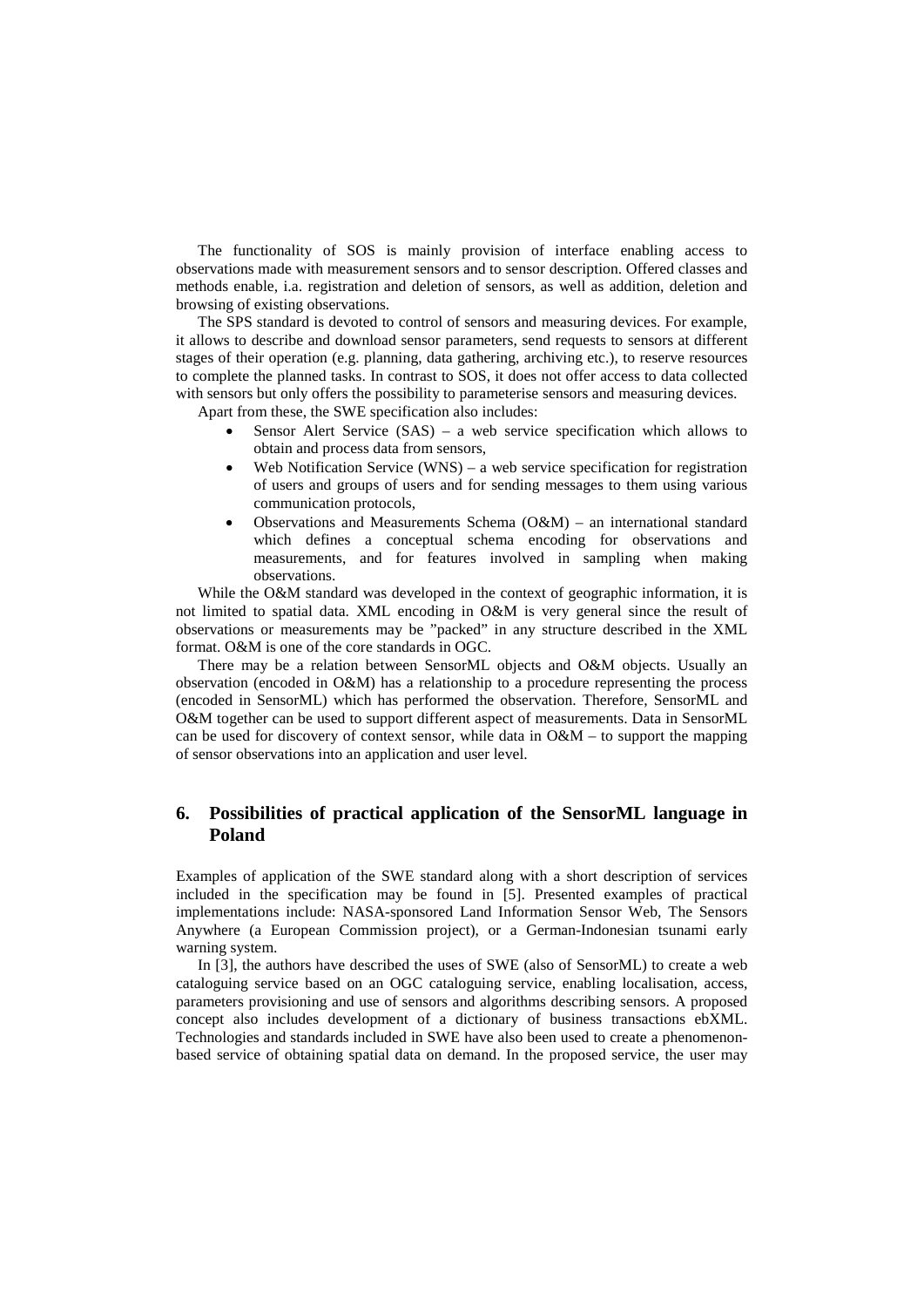define criteria of data and when they become available (e.g. as a result of making a measurement), they are instantly sent to the user [8].

In turn, [2] proposes using BPEL and process chains from SensorML, a method of creating workflows for the so-called e-science – for these areas of science that require calculations in heavily dispersed network environments or that use vast amounts of data processed in grid environments.

SensorML is not the only language for standardisation of processes connected with functioning of sensors. An overview of currently developed norms and standards may be found in [32]. The authors present there, for example, standards created by ISO (ISO/IEC 18000 norm), IEEE (IEEE 1451) and the mentioned earlier standards created by OGC which are part of SWE. They also point to cooperation possibilities between these units and perspectives of development of standards. [4] presents SSN ontology created by Semantic Sensor Network Incubator Group, which describes sensors in terms of their possibilities, measurement processes and conducted observations. The ontology includes significant parts of SensorML and O&M languages.

In Poland, the described standards have not been widely used yet. They could be used when observations are made with different devices and methods and the process of collecting and processing a large number of measurements is quite developed. A good example application would be for description of processes of air monitoring. The reason is a big number of varied measuring devices and measured indicators of air quality, as well as quite a developed process of verification, analysis and processing of the data.

Air monitoring is a process conducted by voivodship inspectorates for environmental protection as part of the national environmental monitoring plan (NEMP). The obligation and its extent is defined in the act Environmental Protection Law (art. 25-29) [1]. In accordance with the act, the aim of NEMP is support for environmental actions through systematic information of administration units and the society on, e.g., the quality of natural elements, changes in the quality of natural elements and the reasons for them. The monitoring obligation for the Inspection of Environmental Protection is laid down in the Act on National Environmental Inspection.

At present, results of measurements of air pollution concentrations from automatic stations (in some cases, along with accompanying meteorological parameters) are automatically transmitted via a telecommunications network to databases maintained by voivodship inspectorates for environmental protection. These systems also receive measurement results made with non-automatic methods. Verified data is used to: create and update reports from special zones, where there is a risk of exceeding warning levels of air pollution concentrations, to develop short-term forecasts of air quality in special zones, to create reports (e.g. on the state of the environment), etc. The data is also available to the society.

Currently, all 16 voivodship inspectorates present results from stations of automatic air monitoring in the voivodship (on-line, on their websites). In all cases, the data is presented in the form of a static table on the website, sometimes supported with a presentation of the measurement results on a graph (graphs). This is usually effected in two forms – it is either possible to generate a graph for all parameters of a station or for a chosen parameter for all stations (e.g. in the Szczecin inspectorate), or it is possible to choose from a list of parameters on one's own and compare them for different measurement stations. It is impossible to generate graphs in the case of Warmińsko-mazurskie, Lubuskie and Silesian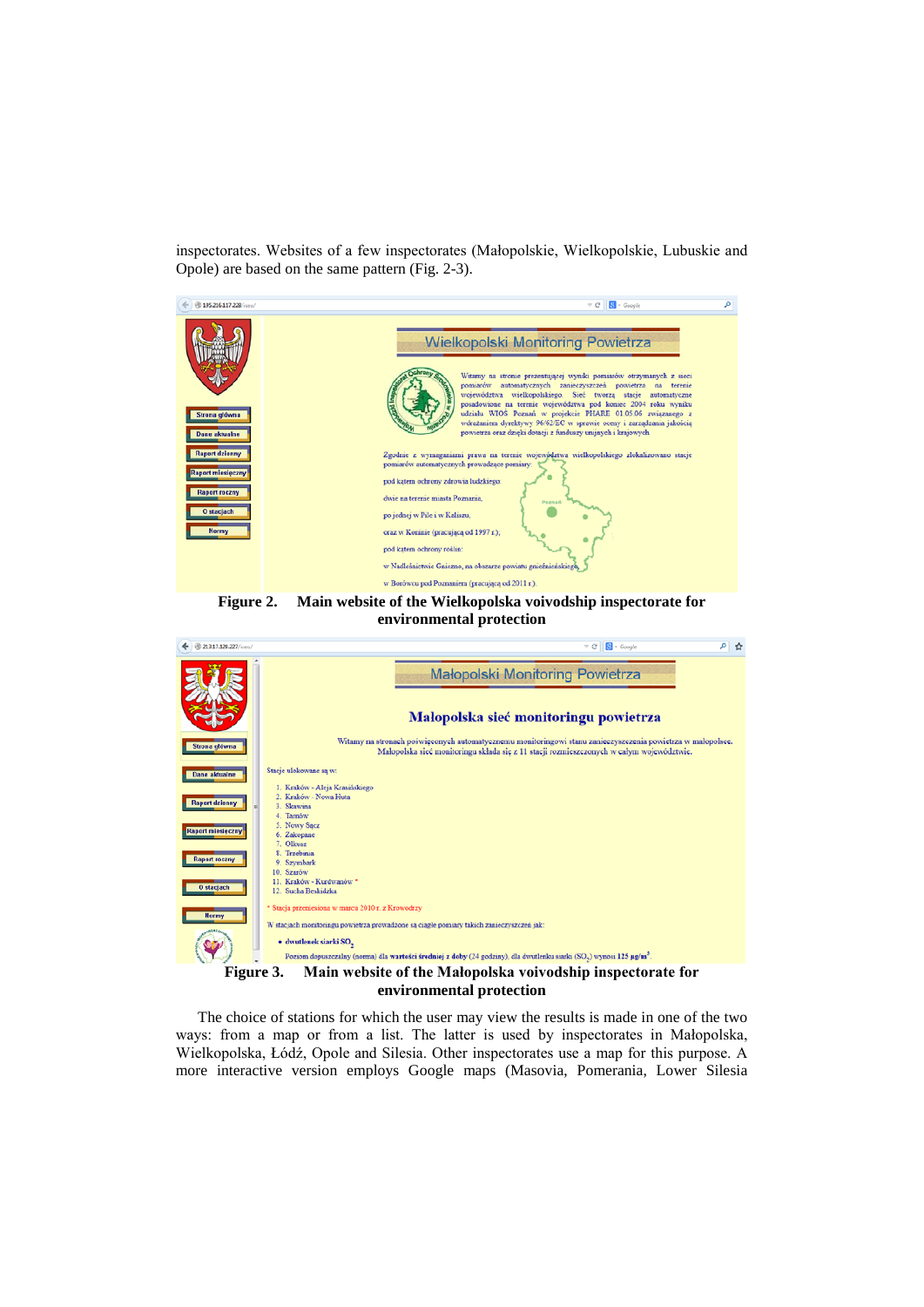inspectorates), other inspectorates present the map as jpg graphics where one can click on a chosen station. The map is not interactive and does not allow to change the scale, for example.

No inspectorate offers the possibility to download online data on an ongoing basis or any services connected with interoperability. The Lower Silesia inspectorate allows to download an Excel file with 24-hour mean values from automatic measurements conducted by industrial plants and manual measurements (updated monthly). The Masovia inspectorate, in turn, allows to download results of measurements from automatic stations only for 2012. Other units do not offer even such options.

The Lublin inspectorate, which started creation of a geoportal, is an important example. The portal presents a few layers on air – for example locations of measurement stations, area classification, areas for air quality assessment and data on emissions.

Information on measurement stations (e.g. station address, measured pollution, meteorological parameters) is published on websites by 14 out of 16 inspectorates. The information cannot be found only on Małopolska and Silesian inspectorates' portals. Other units present varied data on measurement stations. Some also publish photos of station surroundings. All information is presented on websites and it is not possible to download it in any format (apart from saving the webpage as HTML). Choice of location may be done from a map or from a list. Available solutions include Google maps (e.g. the Masovia inspectorate) or jpg pictures with added station locations (e.g. the Podlasie inspectorate).

Unfortunately, like in the case of monitoring data, it is not possible to download data for further processing (apart from copying it from the website in HTML). Additionally, practically each inspectorate describes measurement stations using a different set of parameters. It is difficult to see any kind of interoperability here.

This situation needs to be changed in the future. The INSPIRE Directive obliges Poland to implement various themes, among which there is Annex III.7 – Environmental Monitoring Facilities. Its description can be found in "D2.8.III. 7 Specification Data on Environmental Monitoring Facilities – Technical Guidelines" [6].

The above-mentioned document defines mandatory and optional elements of the target model of spatial data and metadata in the following areas:

- database objects including spatial objects,
- descriptive information describing the database objects, including the required IDs, etc.,
- dictionaries, code lists, etc.,
- metadata that extend the INSPIRE general profile with unique elements for environmental monitoring.

In terms of observations and measurements, the specification of environmental monitoring facilities recommends using "Guidelines for the use of Observations & Measurements and Sensor Web Enablement-related standards in INSPIRE Annex II and III data specification development" [7]. According to this document, Observations & Measurements and Sensor Web Enablement-related standards shall be used in INSPIRE to cover requirements in the following thematic domains:

- geology,
- oceanographic geographical features,
- atmospheric conditions and meteorological geographical features,
- environmental monitoring facilities,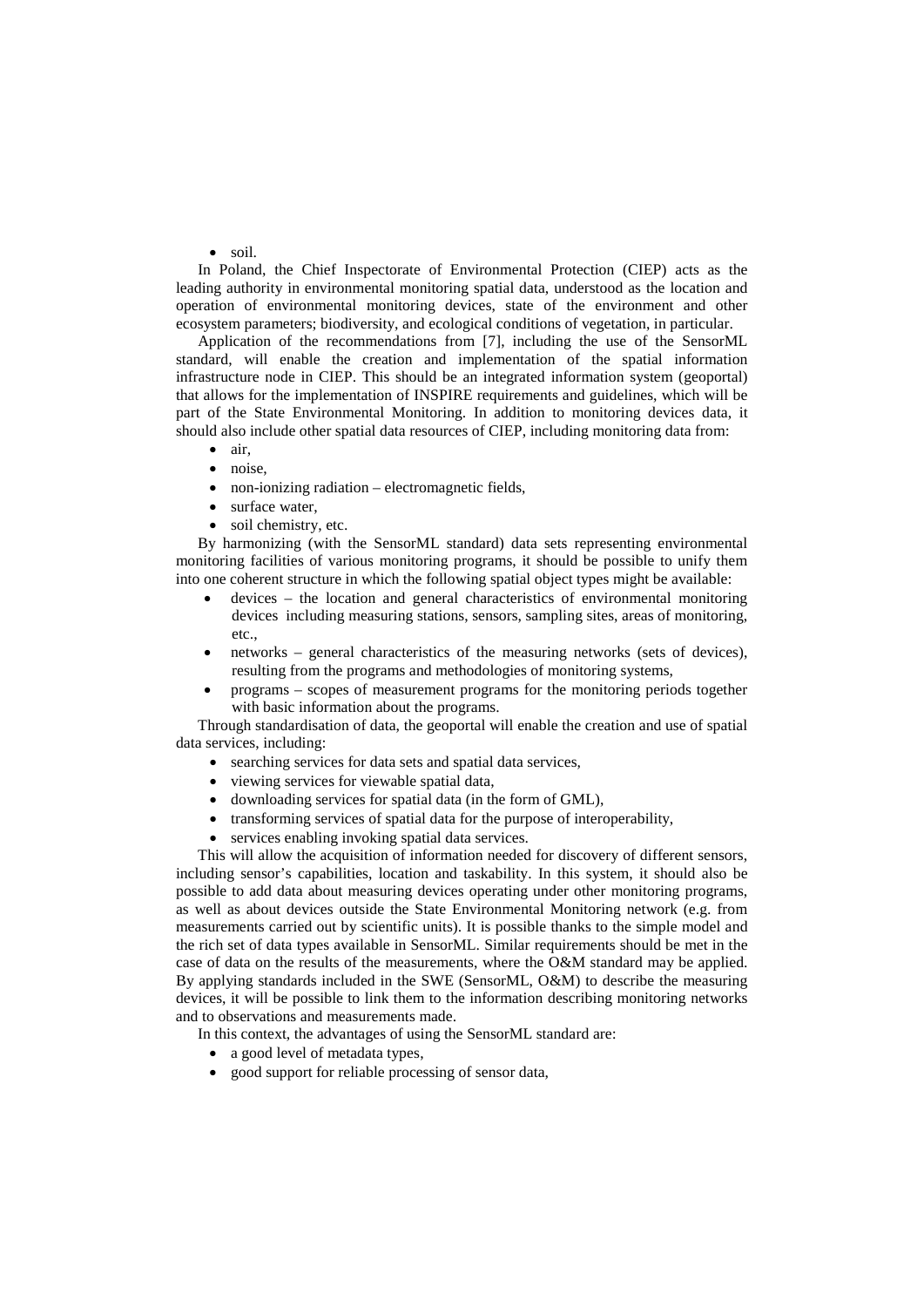- possibility of modelling a simple sensor or complex sensor systems,
- supporting geolocation information about sensors,
- providing accuracy information of sensors measurements,
- possibility of using the standard for various monitoring programs and their integration.

#### **7. Summary**

In the times of collecting and processing large amounts of information, users of data are more and more aware and demanding. They want to have access to information, be able to download, process and combine it. This is particularly true for environmental information, which in most cases is spatial data. This makes interoperability a vital aspect which should be considered when designing IT systems for spatial data infrastructures.

It is especially important now when the Chief Inspectorate of Environmental Protection is implementing the act on spatial data infrastructure in the field of "Environmental Monitoring Facilities" through standardisation and harmonisation of its resources (data and metadata) and creating a geoportal which would provide INSPIRE services: searching (CSW – Catalog Service for Web), viewing (WMS – Web Map Service) and downloading (WFS – Web Feature Service, WCS – Web Coverage Service). The use of the technologies (standards) presented in the article could be a basis for development of standards of harmonisation of NEMP and also greatly contribute to automation of data generation processes for environmental monitoring.

The article has presented an overview of IT technologies and standards that support interoperability in spatial data infrastructures. An example standard for this purpose is a component of Sensor Web Enablement – the SensorML specification. Its application for description of processes of air monitoring has been suggested. Implementation of the standard of description of measuring devices and the measurement process (from measuring the parameter to its verification and processing) would greatly facilitate combining and analysing the collected data, which is at present virtually impossible for the user.

## **References**

- [1] Act of 27 April 2001 Environmental Protection Law.
- [2] Chen N., Hu C., Chen Y., Wang C., Gong J., Using SensorML to construct a geoprocessing e-Science workflow model under a sensor web environment, *Computers & Geosciences*, **47**, 2012, 119–129.
- [3] Chen N., Wang X., Yang X., A direct registry service method for sensors and algorithms based on the process model, *Computers & Geosciences*, **56**, 2013, 45–55.